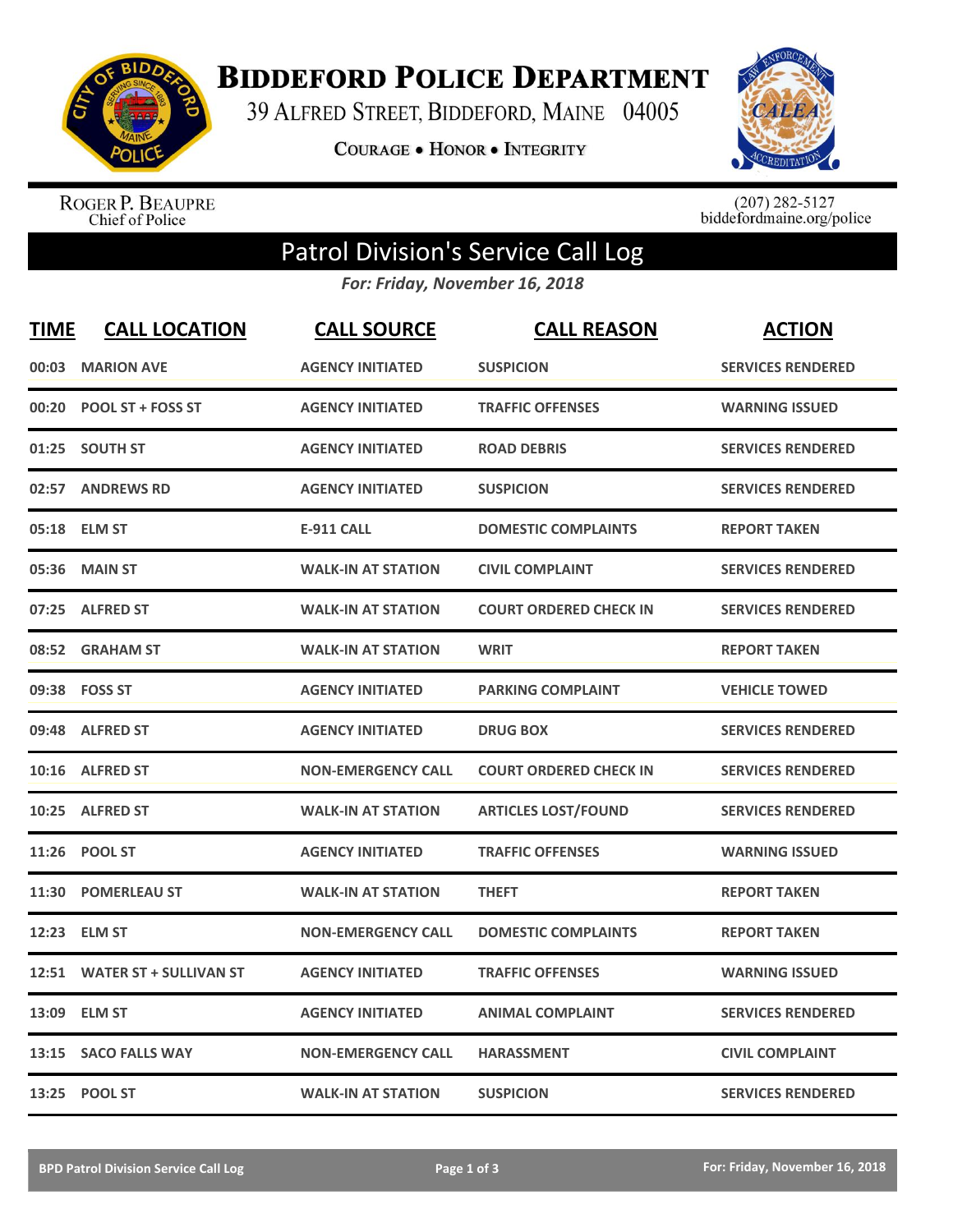| <b>TIME</b> | <b>CALL LOCATION</b>          | <b>CALL SOURCE</b>        | <b>CALL REASON</b>                 | <b>ACTION</b>             |
|-------------|-------------------------------|---------------------------|------------------------------------|---------------------------|
|             | 13:31 PEARL ST                | <b>NON-EMERGENCY CALL</b> | UNLOCKED DOORS - WINDOWS           | <b>SERVICES RENDERED</b>  |
|             | 13:33 OCEAN VIEW DR           | <b>AGENCY INITIATED</b>   | <b>ANIMAL COMPLAINT</b>            | <b>SERVICES RENDERED</b>  |
|             | 13:38 ALFRED ST               | <b>WALK-IN AT STATION</b> | <b>COURT ORDERED CHECK IN</b>      | <b>SERVICES RENDERED</b>  |
|             | 14:04 BENSON RD               | <b>AGENCY INITIATED</b>   | <b>ANIMAL COMPLAINT</b>            | <b>SERVICES RENDERED</b>  |
|             | 14:13 HILL ST                 | <b>AGENCY INITIATED</b>   | <b>TRAFFIC OFFENSES</b>            | <b>VSAC ISSUED</b>        |
|             | 14:27 WATER ST                | <b>NON-EMERGENCY CALL</b> | <b>CODES ENFORCEMENT</b>           | <b>SERVICES RENDERED</b>  |
|             | 14:29 ST MARYS ST             | <b>AGENCY INITIATED</b>   | <b>PRO-ACTIVE DV RESPONSE TEAM</b> | <b>NEGATIVE CONTACT</b>   |
|             | 14:34 ALFRED ST               | <b>RADIO</b>              | <b>FIGHTS</b>                      | <b>SERVICES RENDERED</b>  |
|             | 14:39 SULLIVAN ST             | <b>NON-EMERGENCY CALL</b> | <b>MESSAGE DELIVERY</b>            | <b>SERVICES RENDERED</b>  |
|             | 14:41 ALFRED ST               | <b>WALK-IN AT STATION</b> | <b>MISSING PERSON</b>              | <b>REPORT TAKEN</b>       |
|             | 14:49 WENTWORTH ST            | <b>E-911 CALL</b>         | 911 MISUSE                         | <b>NEGATIVE CONTACT</b>   |
|             | 15:04 ALFRED ST               | <b>WALK-IN AT STATION</b> | <b>COURT ORDERED CHECK IN</b>      | <b>SERVICES RENDERED</b>  |
|             | 15:20 SULLIVAN ST             | <b>AGENCY INITIATED</b>   | <b>PRO-ACTIVE DV RESPONSE TEAM</b> | <b>NEGATIVE CONTACT</b>   |
|             | 15:32 SOUTH ST                | <b>AGENCY INITIATED</b>   | <b>PRO-ACTIVE DV RESPONSE TEAM</b> | <b>NO VIOLATION</b>       |
|             | 15:42 ALFRED ST + MARINER WAY | <b>NON-EMERGENCY CALL</b> | <b>CHECK WELFARE</b>               | <b>SERVICES RENDERED</b>  |
|             | 16:48 ELM ST + AMHERST ST     | <b>AGENCY INITIATED</b>   | <b>TRAFFIC OFFENSES</b>            | <b>WARNING ISSUED</b>     |
|             | 17:35 ALFRED ST               | <b>NON-EMERGENCY CALL</b> | <b>MESSAGE DELIVERY</b>            | <b>UNABLE TO LOCATE</b>   |
|             | 18:18 GRAHAM ST               | <b>NON-EMERGENCY CALL</b> | <b>CRIM THREAT / TERRORIZING</b>   | <b>REPORT TAKEN</b>       |
|             | <b>18:20 PIKE ST</b>          | <b>RADIO</b>              | <b>PAPERWORK</b>                   | <b>PAPERWORK SERVED</b>   |
|             | 18:37 SUMMER ST               | <b>AGENCY INITIATED</b>   | <b>PAPERWORK</b>                   | <b>PAPERWORK SERVED</b>   |
|             | 18:46 GRANITE ST              | <b>AGENCY INITIATED</b>   | <b>PAPERWORK</b>                   | <b>PAPERWORK SERVED</b>   |
|             | 18:59 ROCKY WAY               | <b>E-911 CALL</b>         | 911 MISUSE                         | <b>NO ACTION REQUIRED</b> |
|             | 19:20 GREEN ST                | <b>E-911 CALL</b>         | 911 MISUSE                         | <b>NO ACTION REQUIRED</b> |
|             | 19:25 BEACON AVE              | <b>NON-EMERGENCY CALL</b> | <b>MENTAL ILLNESS CASES</b>        | <b>SERVICES RENDERED</b>  |
|             | 19:48 ELM ST                  | <b>NON-EMERGENCY CALL</b> | <b>ARTICLES LOST/FOUND</b>         | <b>NO ACTION REQUIRED</b> |
|             | 19:58 WEST ST                 | <b>E-911 CALL</b>         | <b>DOMESTIC COMPLAINTS</b>         | <b>REPORT TAKEN</b>       |